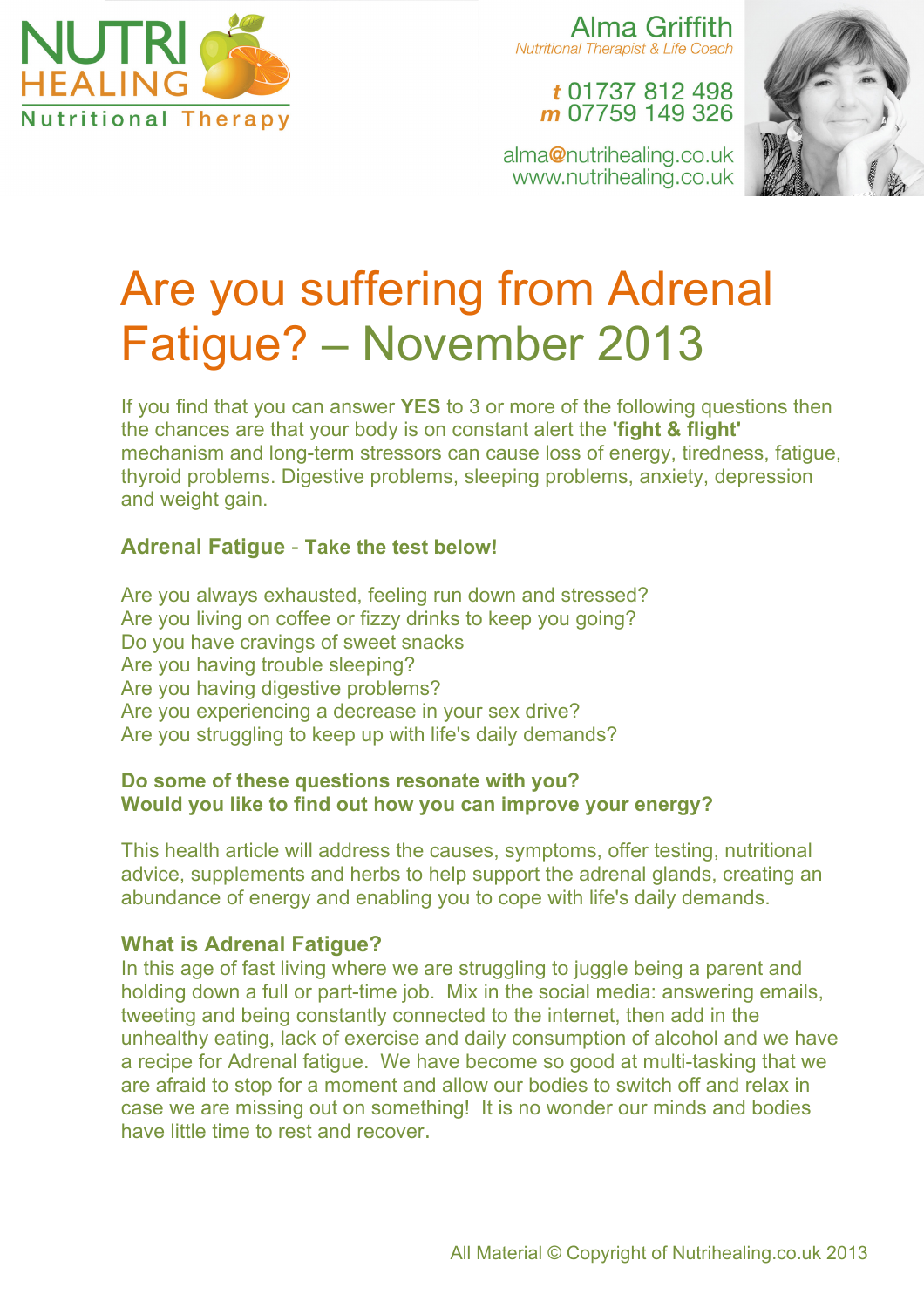#### **What are your Stressors?**



#### *To what effect is this having on our adrenal glands and why do we need to start making some changes in our lives?*

#### **Why are the Adrenal glands so important?**

The adrenal glands are part of the endocrine system, which regulates all our hormones in the body. This particular gland produces hormones that influence or regulate salt & water balance in the body, the body's response to stress, our metabolism, the immune system and our sexual development and function. It also converts fats and protein into energy and utilizes carbohydrates and fats. It normalizes blood sugar regulation, cardiovascular function and gastrointestinal function.

#### **What happens when we abuse our adrenal glands?**

Our adrenal glands adapt to stress by the 'fight and flight' mechanism, preparing us to either stand and fight or run from danger. Unfortunately with our modern lifestyle we are constantly being over stimulated and this mechanism remains switched on creating the 3 stages of adrenal fatigue.